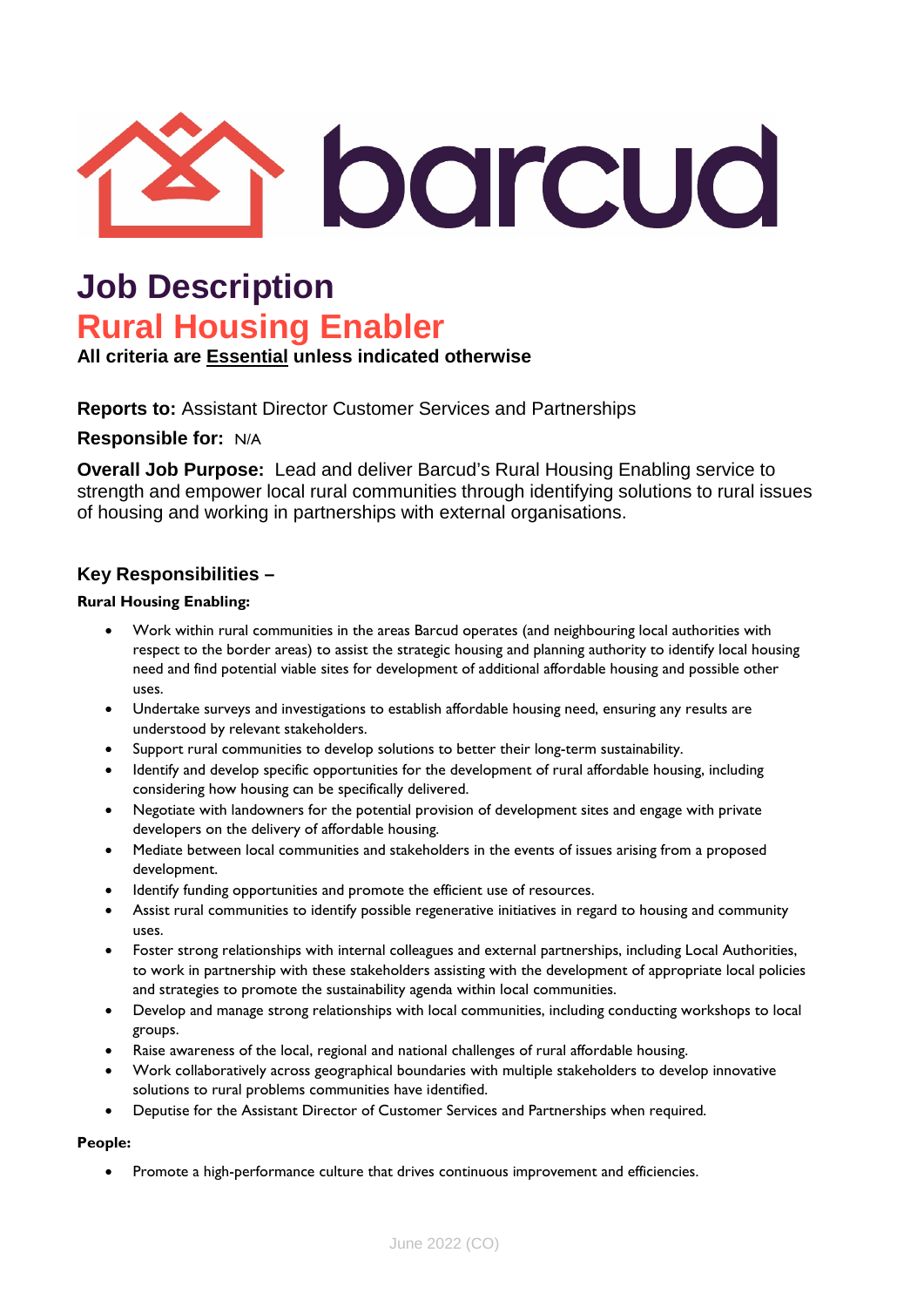• Communicating the priorities, plans, vision and objectives of the Association to ensure effective delivery to the agreed service standards and targets.

#### **Corporate**

- Promote, develop and manage effective partnerships with internal and external stakeholders to achieve continuous improvement in the provision of services.
- Promote Health and Wellbeing initiatives throughout the organisation.
- Provide excellent customer service to all internal and external customers.
- Work within the Association's equality, diversity and inclusion policies at all times and in all aspects of service delivery and employment.
- Ensure that the Association and its employees comply with all legal, statutory and regulatory requirements along with best practice.
- In all aspects of the Association's work, to promote effective communications, excellence in customer service, and a focus on continuous improvement.
- Carry out such other duties and responsibilities as may reasonably be requested.

*This job description is not intended to be an exhaustive list and in view of changing demands, legislation, and regulations, the duties may be reviewed and revised as deemed reasonable and appropriate.*